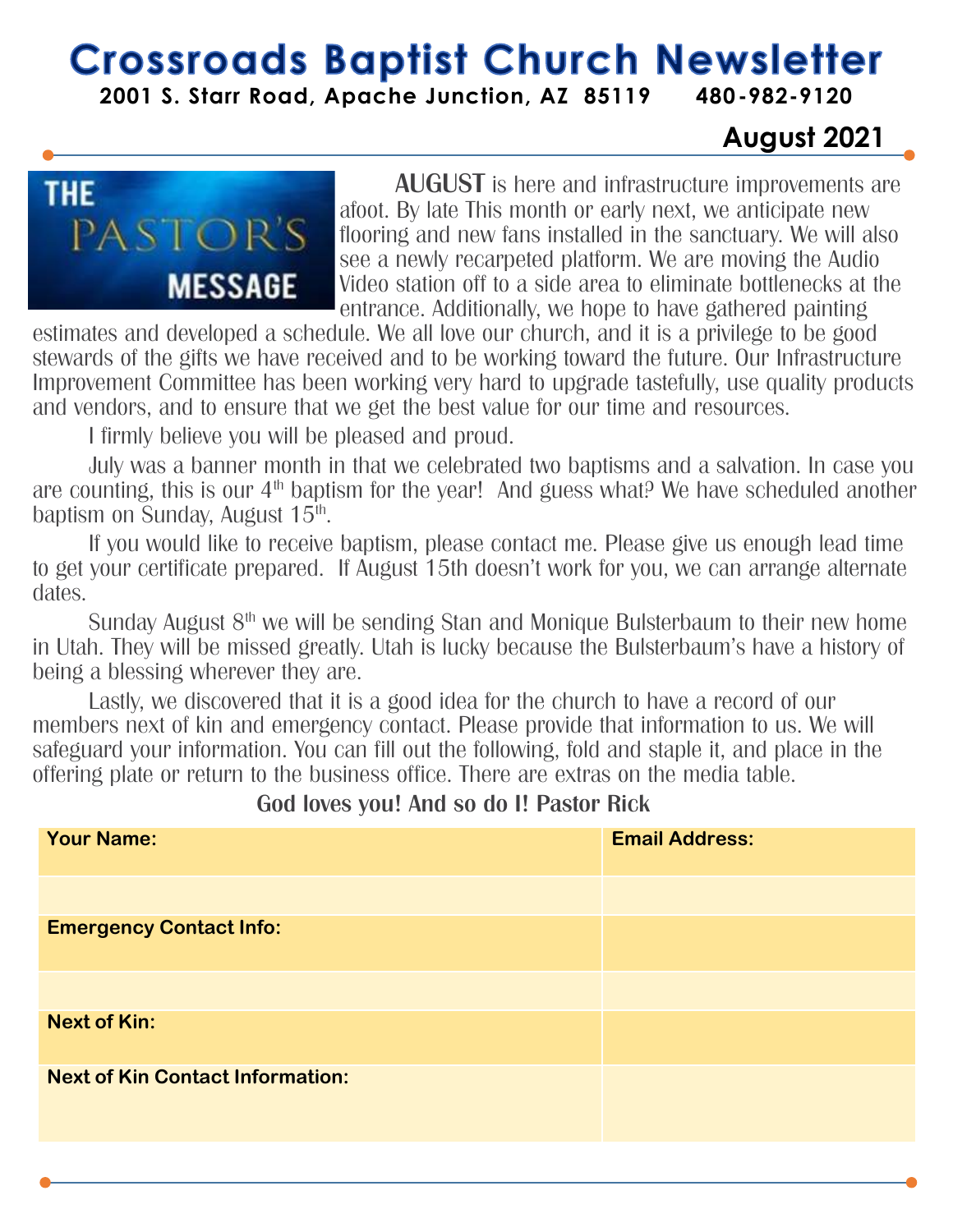## **Even More Surprising Facts You Never Knew About the Bible**

(excerpts from https://www.rd.com/list/bible-facts-you-never-knew/ By Ariel Zeitlin))

## **The Tiniest Good Book**

Now the faithful have no excuse to leave their Bible facts and Scriptures at home: All 1.2 million letters of the Old Testament have been nano-printed onto the surface of the Nano Bible, a five-by-five millimeter aluminum disk. But since each impossibly tiny letter measures 600 nanometers, you would need an electron microscope to read it. It might just be easier to go to the nearest hotel and consult a Gideon's Bible.

## **The Biggest Bible in the World**

The biggest Bible fact of all is that Goliath himself might have trouble toting around the largest Bible ever recorded—it's called the Waynai Bible, and it's housed at the Abilene Christian University in Texas. This gargantuan King James version weighs over 1,000 pounds, is 43.5 inches tall and measures 98 inches wide when fully open. It took Louis Waynai, a self-ordained minister, two years to print the text on each mammoth page using his own self-made rubber stamp press. That's a Bible that would make quite a thump!

## **Who wrote the Orphan Psalms?**

No, they're not the ones about orphans. They're the psalms without an author attached. In addition to King David, who is credited with some of the most famous ones, including the 23rd ("The Lord is my shepherd/I shall not want"), and his successor Solomon, there were at least half a dozen other psalm contributors, including Moses. But 18 psalms in the Hebrew Bible, and 17 more in the New Testament cannot be attributed to any author.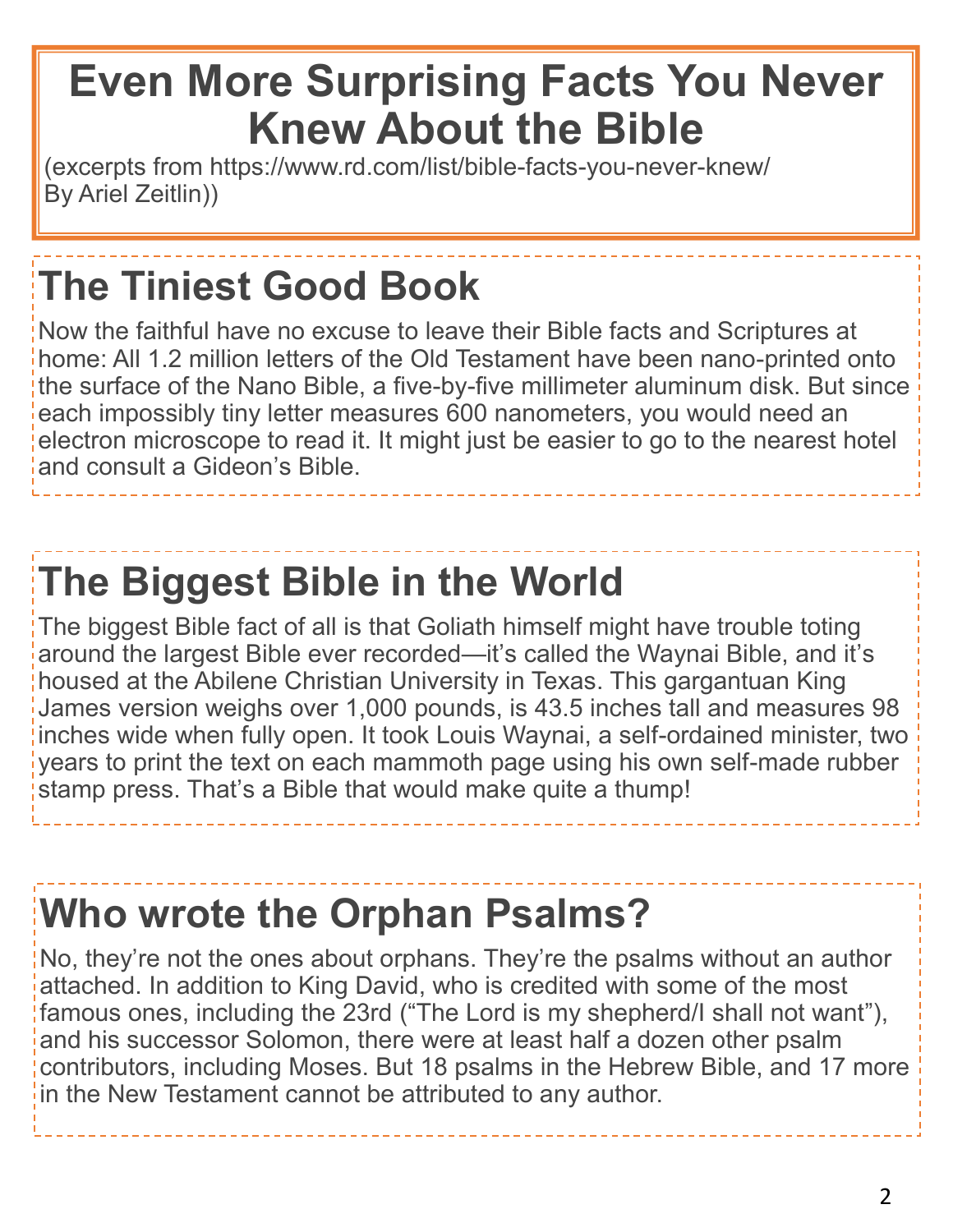

#### **July:**

**Average Sunday Worship Attendance: 42 Average Sunday School Attendance: 27 Average Wednesday Prayer& Bible Study Attendance: 35 New Members Since January 2021: 7**



If you or someone you know needs prayer immediately, contact our Prayer Chain Chairperson, Martha Finton



If you know of a church member who is a shut-in or in the hospital, and would like a visit and the Lord's Supper taken to them, contact Pastor Rick or one of the deacons.



- Sunday Fellowship coffee & donuts 9:00 a.m.
- Bible Study at 9:30 a.m.
- Worship Service at 10:45 a.m.
- Wednesday Night Prayer Meeting and Bible Study at 5:30 p.m. Join us for a great study and discussion; bring a friend.
- The Ladies' Breakfast is the third Tuesday of each month at 8:30 a.m. at IHOP on Signal Butte and Southern, Mesa.
- The Men's IMPACT meets one Saturday each month for breakfast I at the church.

**•** Volunteering your Time: The church needs your gifts and talents. Volunteer to serve on a committee and bless others through your service.

IF YOU'RE OLD. FALL DOWN... . IF PEOPLE LAUGH. YOU'RE YOUNG

HOW TO FIND OUT

. IF PEOPLE PANIC. YOU'RE OLD!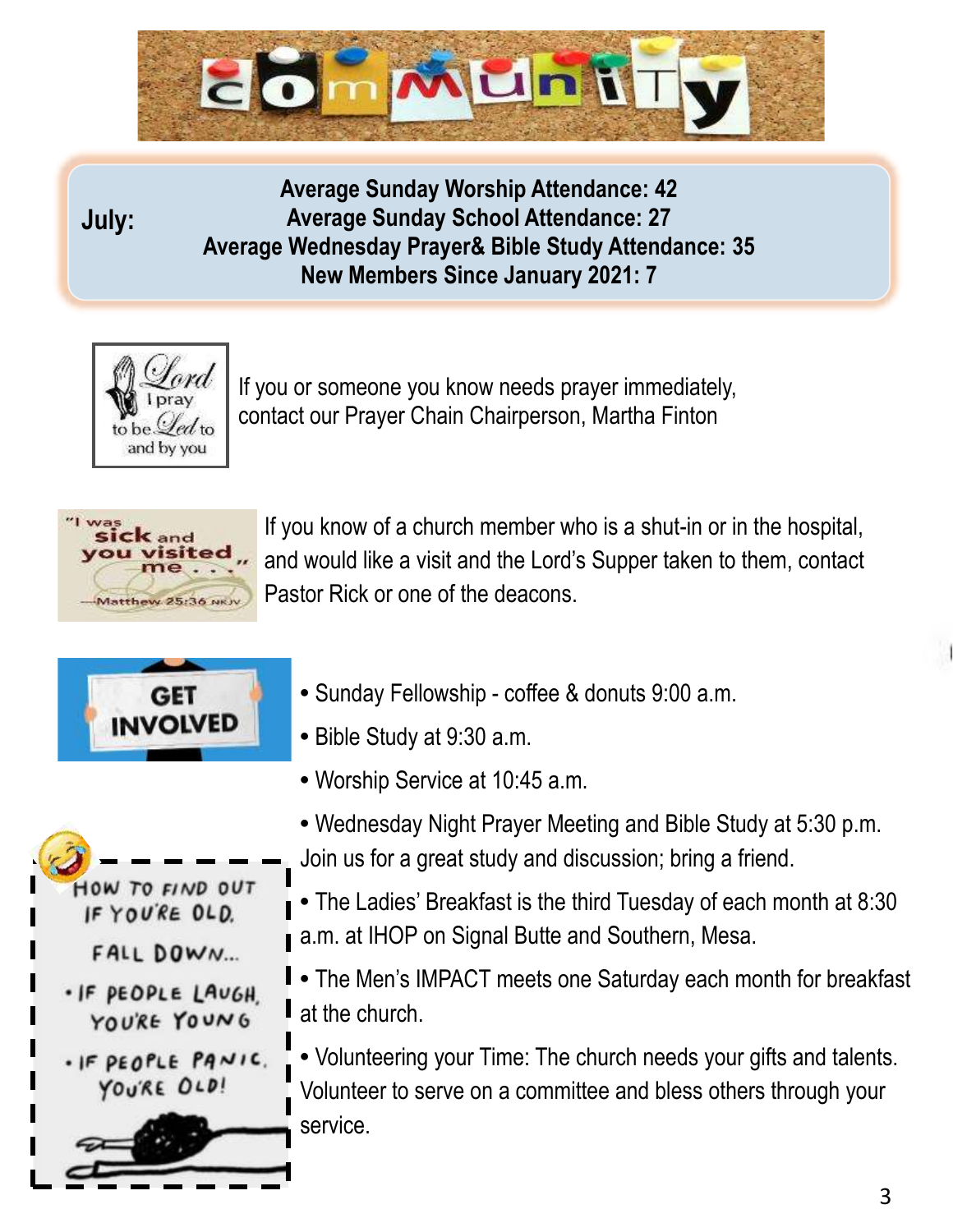Wouldn't it be great if we could put ourselves in the dryer for a short time and come out wrinkle free and two sizes

Does anybody have a recipe for "I don't know" or "I don't care"? It's what my family requested for dinner and I can't seem to find any recipes.

humor by the book.com

smaller

If zombies ever attack just go to Costco...they have concrete walls...years of foods and supplies...and best of all, the zombies can't get in without<br>a Costco membership card.

-@Steelers1972 on Twitter





Imagine if you will...

...an atheist stuck at a green light behind a car with a "Honk if you love Jesus" bumper sticker.

At my age, I'm good at multitasking. I can listen, ignore and forget all at once.



**THERE ARE 3 KINDS OF PEOPLE** IN THE WORLD. **THOSE WHO ARE GOOD AT MATH. AND THOSE WHO AREN'T.**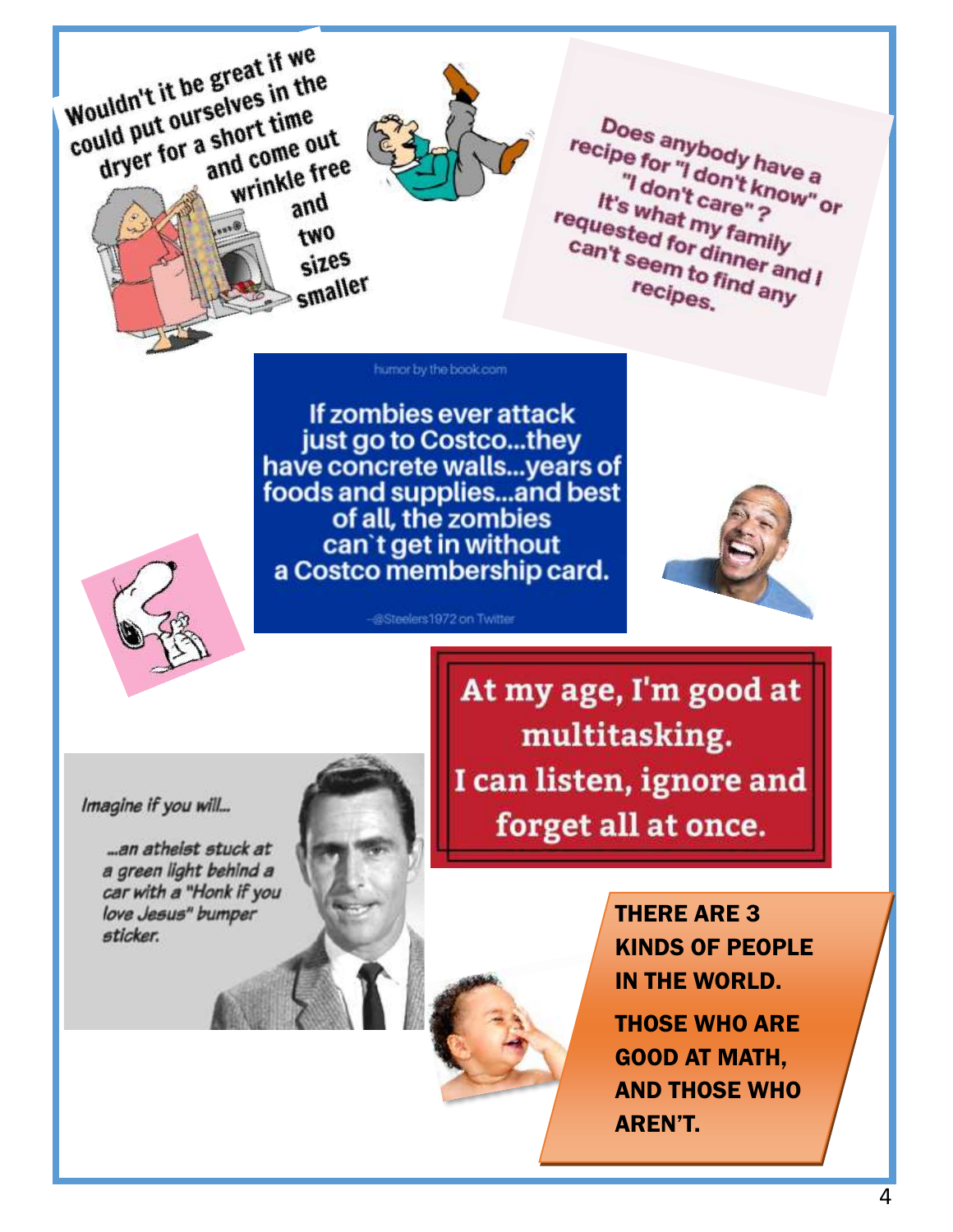**Before** he died, Billy Graham was returning to Charlotte after a speaking engagement and when his plane arrived there was a limousine waiting to transport him to his home. As he prepared to get into the limo, he stopped and spoke to the driver.

"You know," he said, "I am 87 years old, and I have never driven a limousine. Would you mind if I drove it for a while?" The driver said, "No problem. Be my guest!"

Billy gets into the driver's seat and they head off down the highway. A short distance away sat a rookie State Trooper operating his first speed trap. The long black limo went by him doing 70 in a 55 mph zone. The trooper pulled out and easily caught the limo and he got out of his patrol car to begin the procedure.

The young trooper walked up to the driver's door and when the glass was rolled down, he was surprised to see who was driving. He immediately excused himself and went back to his car and called his supervisor.

He told the supervisor, "I know we are supposed to enforce the law, but I also know that important people are given certain courtesies. I need to know what I should do because I have stopped a very important person."

The supervisor asked, "Is it the governor?" The young trooper said, "No, he's more important than that." The supervisor said, "Oh, so it's the president." The young trooper said, "No, he's even more important than that."

The supervisor finally asked, "Well then, who is it?"

The young trooper said, "I think it's Jesus, because he's got Billy Graham for a chauffeur!"

From the



**BOUNDARIES By Dr. Henry Cloud & Dr. John Townsend**

**Have you ever wondered what the word "boundaries" means? We all kno wwhat physical boundaries are. They let us know where our property ends and someone else's begins. In the spiritual world we also need boundaries that tell us when to say yes, how to say no, and how to take control of your life. There are seventeen chapters in this book describing many situations where we are taken advantage of because we don't want to say "No." There are chapters on boundaries and God, family, friends, spouse, and children. I felt very challenged and learned that I have some changes to make in my life. There are excellent suggestions in this book on how to make these changes and put them into practice. Submitted by Judy Mittlestaedt**

**~~Carol Korte and the Library Committee**

**Also, the library has a copy of our own Priscilla Miller's recently-released book, Stormy Winds."** 

~~~~~~~~~~~~~~~~~~

Nook...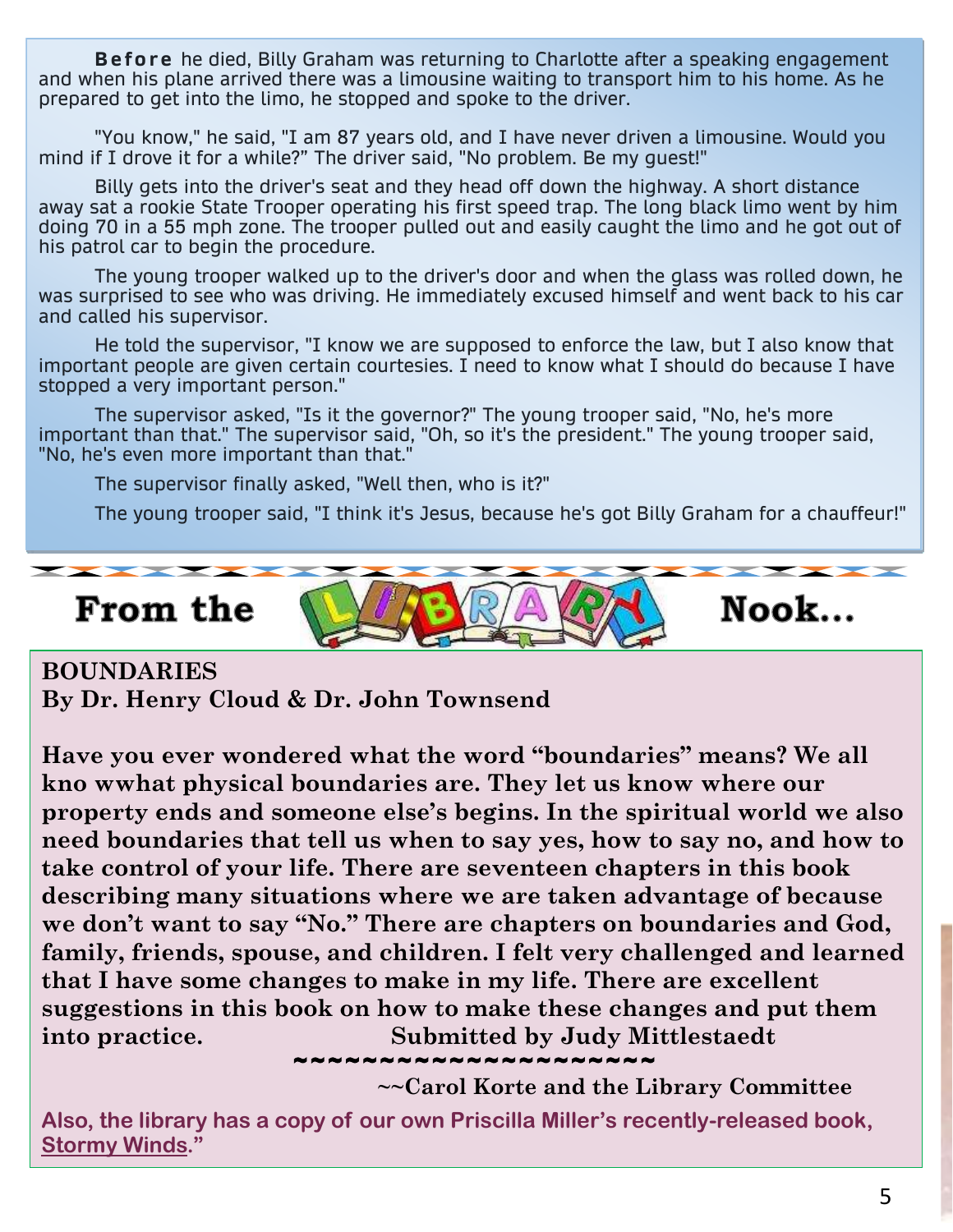### We honor & celebrate all our members and friends who will celebrate birthdays and anniversaries in July.





Martha continues her card ministry for the church for birthdays, anniversaries, get well, bereavement, encouragement, etc. Each card is sent on behalf of the church (each of you). Through her ministry, friends and family are extended the love of Jesus through the mail. Thank you!

\*August Birthstone: Sardonyx, Peridot, Jade \*August Flowers: Gladiolas, Poppy

\**The birthstones tradition can be traced back to the first century. The stones were used in the breastplate of Jewish High Priests, symbolizing the 12 tribes of Israel.* 

If we missed your special day, please contact our church secretary, Beth, in the office at 480-982-9120 or email her at crossrdsbc@yahoo.com.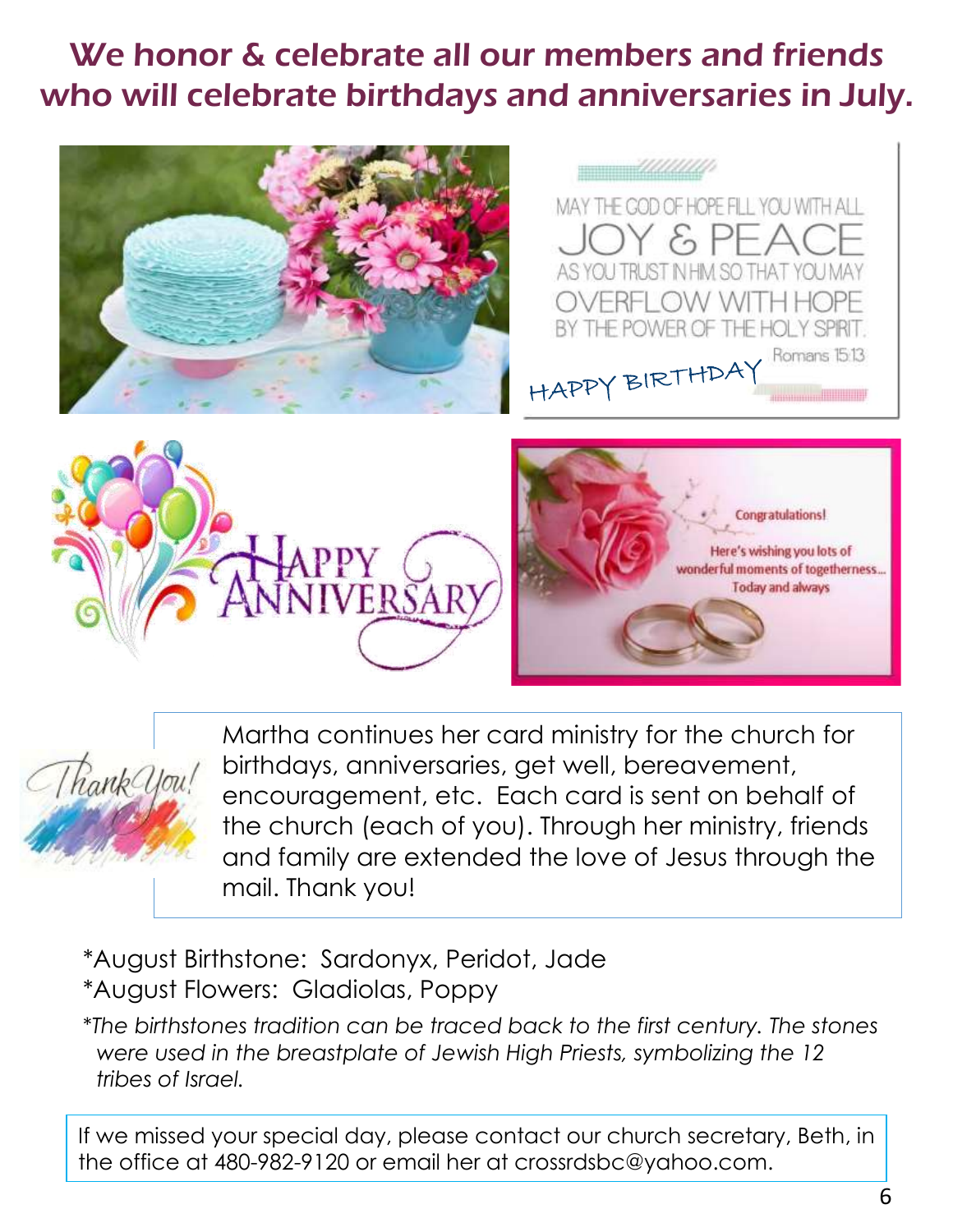

Matthew 25:40

"The King will reply, 'Truly I tell you, whatever you did for one of the least of these brothers and sisters of mine, you did for me.'

### **Todd & Katie Miller and Family/Int'l Mission Board**

#### *Email received 7/12/21 from Todd Miller:*

"Hello Pastor, I hope your day is going well! I wanted you to know, our family has been getting Crossroads Churches generous monthly support through the IMB. We have been using the funds to meet so many needs here in northern Thailand. I have a bunch of pictures and a brief update. God bless Crossroads Church. We are praying for you. Thanks, Todd Miller *(Complete update with more photos on the media table.)*

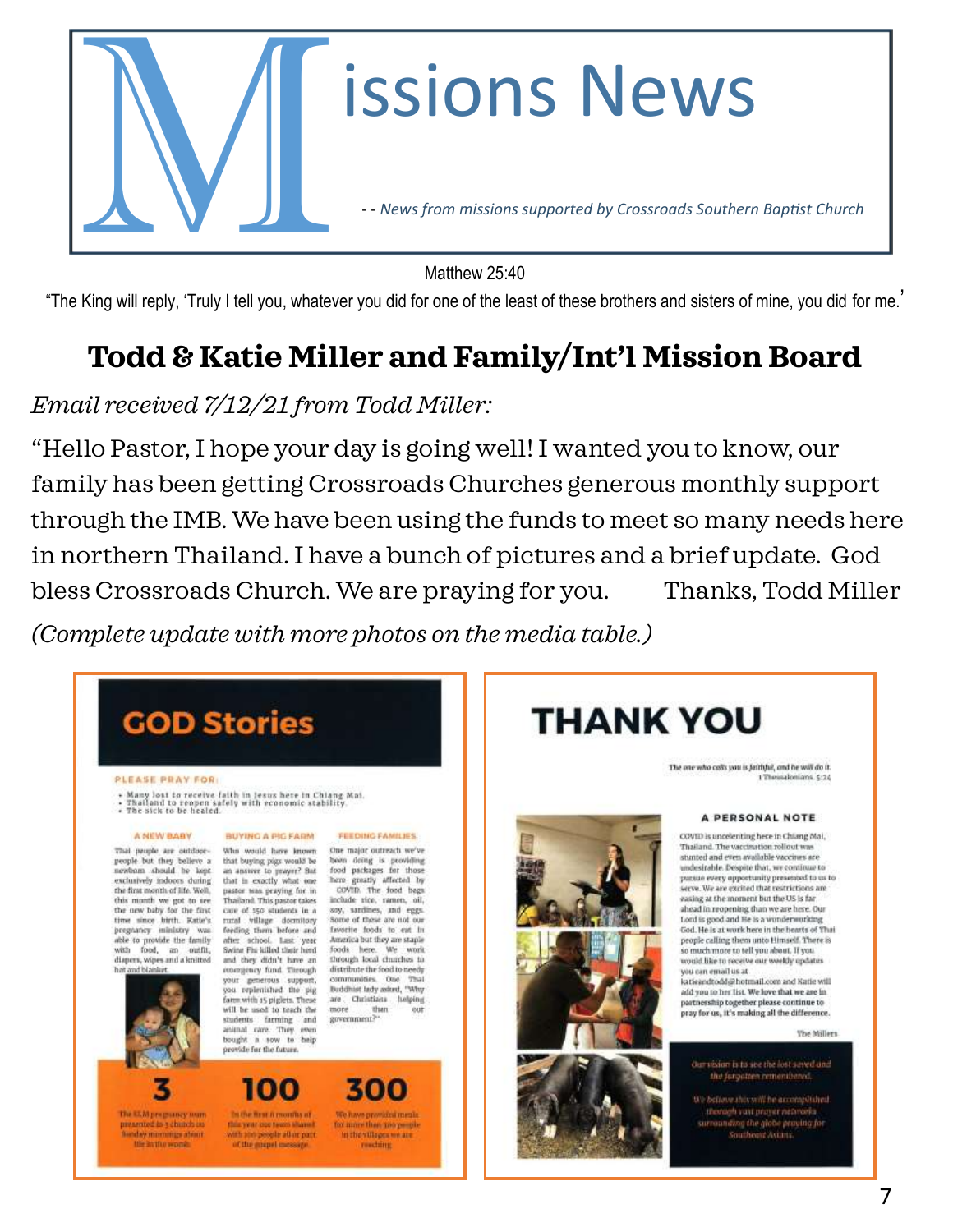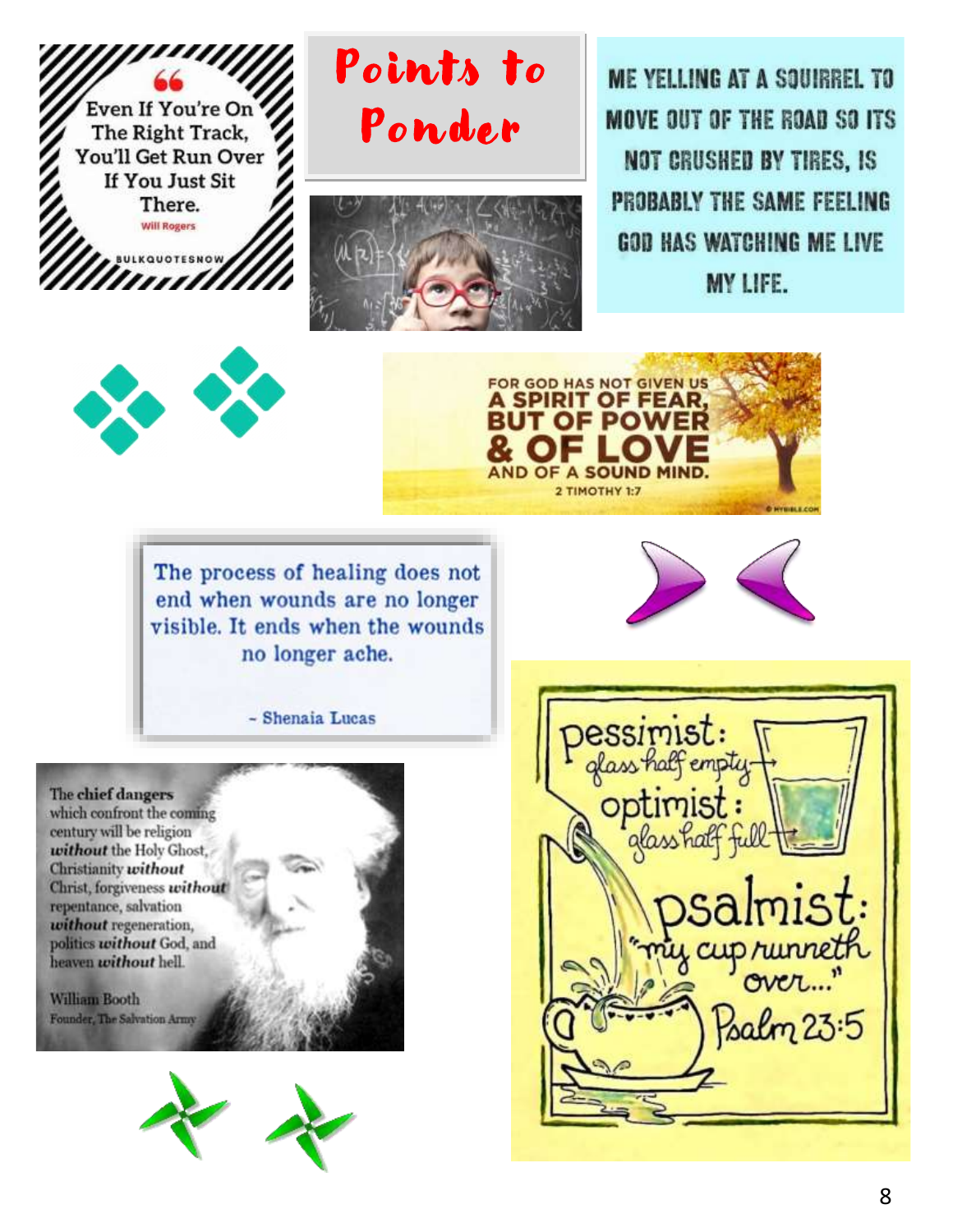### STRONG & INSPIRING WOMEN OF GOD FROM THE BIBLE

### Mary, the Mother of Jesus

Mary, the Mother of Jesus is one of the most recognized and admired figures in the Bible for her humbleness and willingness to serve God, even when she faced the unknown. When the angel came to Mary saying that she was favored by the Lord and that the Lord was with her, she was confused and nervous, but instead of letting fear get the best of her, she said "I am the servant of the Lord; let it be to me according You word" (Luke 1:38). Just like that, she let His will be done. Mary is a great example of how Christians should aspire to be in all circumstances. His will, not ours.

### Esther

Esther, in the book of Esther, was a heroine who saved the Jewish people. She is recognized mostly for her strength, bravery and dignity. She was chosen by the Persian King Ahasuerus to be his wife in a contest, not knowing she was a Jew. When the king's right-hand man, Haman, came up with a plan to kill the Jews, Esther's uncle found her and pleaded with her to spare Israel. Even though she was his wife, she knew she was not allowed to approach him without invitation, and if she did, it could end in death. But she believed she was chosen by God to save her own people and agreed to go in front of the king anyway and won his favor and her people were saved. She didn't let her fear or position stand in her way.

## Hannah

Hannah, wanted a child so badly but was barren. She prayed to God that she would be granted a son and in turn, promised to dedicate his life to the service of God. She received a son, named him Samuel and didn't fall short on her promise. She left her son to be raised in the Temple, while still staying connected to him, providing counsel and wisdom to him throughout his life. Her son later grew up to be one of the most influential and Godly figures in the Bible.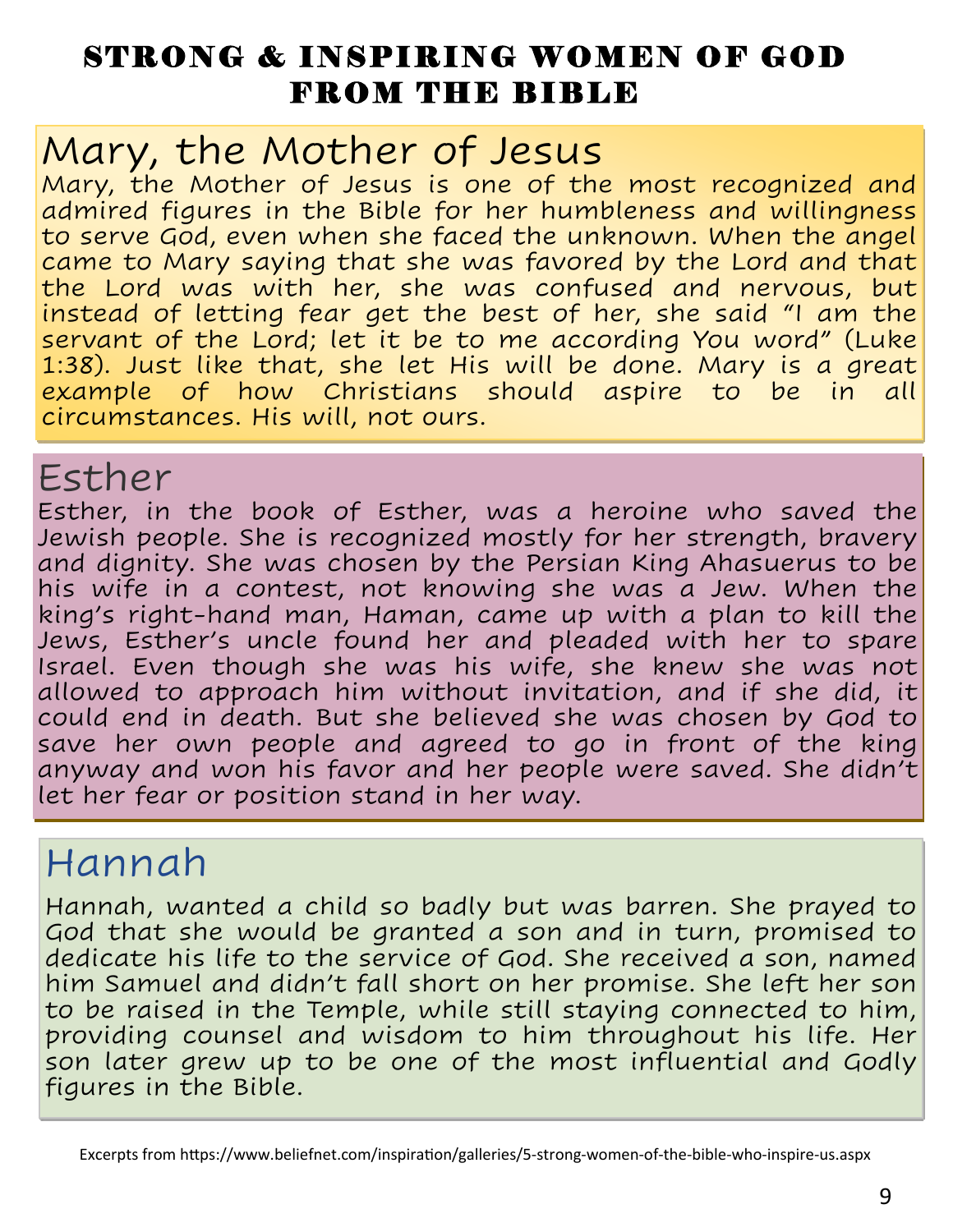#### **THIS DAY IN HISTORY :**

Aug 1, 1774 : English Chemist John Priestly discovers Oxygen, isolating it in a gaseous state.

Aug 1, 1790: The first U.S. Census is completed. There are four million people in the U.S..

Aug 1, 1990: The World Wide Web is conceived.

Aug 2, 1876: Wild Bill Hickock is killed during a poker game while holding a "Dead Man's Hand."

Aug 2, 1909: Taxes The first Lincoln head pennies are minted.

Aug 3, 1492: Christopher Columbus set sail on his first voyage with the Nina, Pinta, and Santa Maria.

Aug 4, 1862: The U.S. collects income tax for the first time.

Aug 6, 1945: The Atom bomb is dropped on Hiroshima, Japan by the U.S.

Aug 7, 1927: Peace Bridge between US & Canada is dedicated.

Aug 9, 1173: Building of the Tower of Pisa begins and takes two centuries to complete..

Aug 10, 1889: Dan Rylands patents the screw cap.

Aug 12, 1850: The sewing machine is patented by Isaac Singer.

Aug 13, 3114 BC: Estimated start date of the Mayan calendar.

Aug 13, 1889: William Gray patents the coin-operated telephone.

Aug 14, 1937: The Appalachian Trail is formally completed. (Over 2,000 miles across 14 states)

Aug 14, 1953: The Whiffle Ball was patented.

Aug 16, 1896: Gold is discovered in the Klondike.

Aug 20, 1896: The dial telephone is patented.

Aug 24, 1954: The Communist Party is banned in the U.S.

Aug 28, 1837: Worcestershire Sauce is manufactured.

Aug 29, 1964: Disney's Mary Poppins is released.

Aug 31, 1946: Warner Bros. cartoon character Foghorn Leghorn debuts in the cartoon "Walky Talky Hawky."

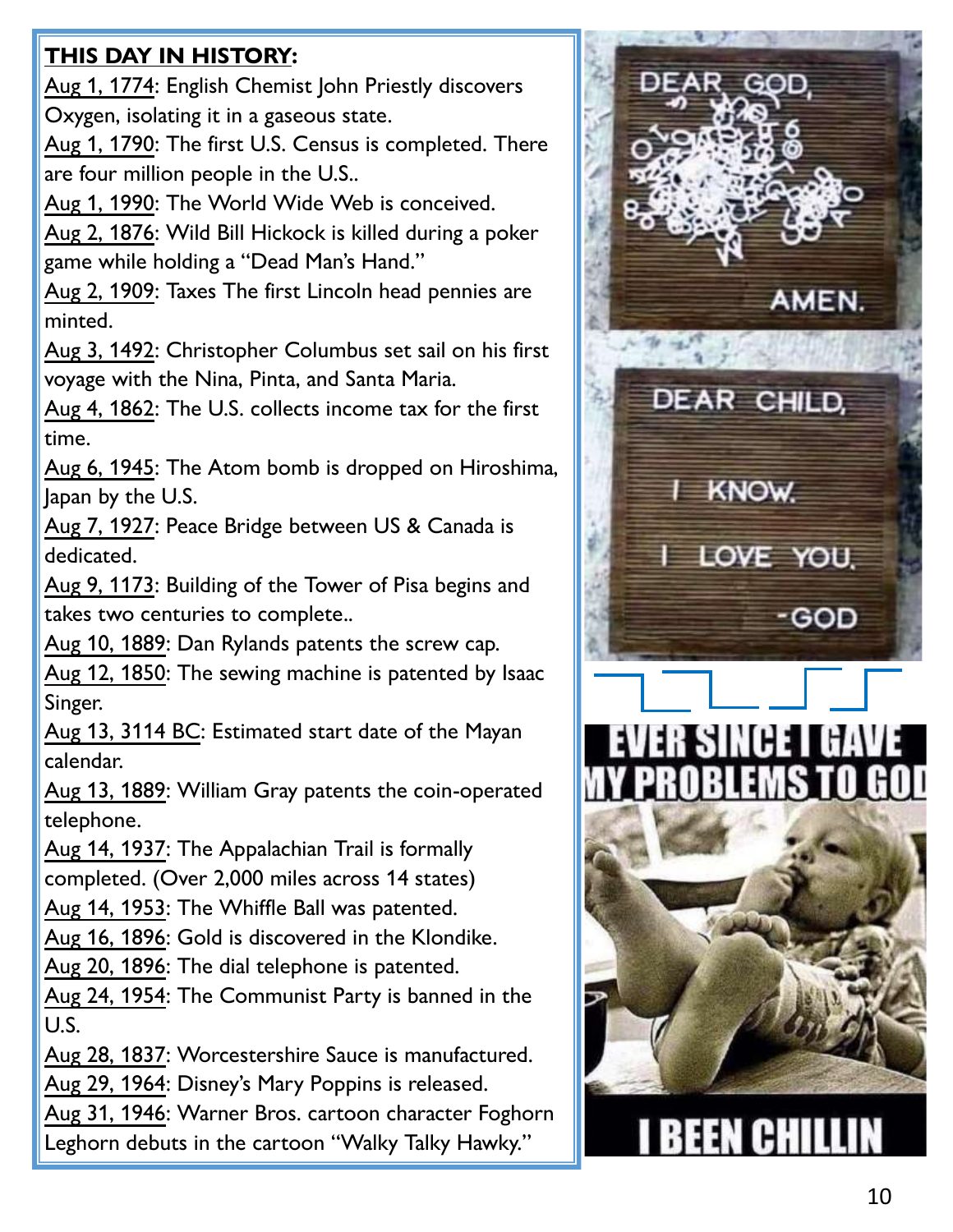*August 2021*

| <b>Sun</b>                                                                                                         | <b>Mon</b>                                               | <b>Tue</b>                                                           | <b>Wed</b>                                                                                          | <b>Thu</b>                                                                                                        | Fri                                                                           | <b>Sat</b>                                                               |
|--------------------------------------------------------------------------------------------------------------------|----------------------------------------------------------|----------------------------------------------------------------------|-----------------------------------------------------------------------------------------------------|-------------------------------------------------------------------------------------------------------------------|-------------------------------------------------------------------------------|--------------------------------------------------------------------------|
| 9 am-Fellowship<br>9:30 am-Bible Study<br>10:45 am-Worship<br><b>The Lord's Supper</b><br>Int'l Forgiveness Day    | $\overline{2}$<br>Nat'l Ice Cream<br><b>Sandwich Day</b> | $\overline{3}$<br>Nat'l Water-<br>melon Day                          | $\overline{\mathbf{4}}$<br>•Chip Cookie Day                                                         | 5                                                                                                                 | 6<br><b>Wiggle Your</b><br><b>Toes Day</b>                                    | $\overline{7}$<br>Nat'l Lighthouse<br>Day                                |
| 8<br>9 am-Fellowship<br>9:30 am-Bible Study<br>10:45 am-Worship<br>.Int'l Cat Day<br>•Middle Child Day             | 9<br><b>Book Lover's Day</b>                             | 10<br>Nat'l S'mores Day                                              | 11<br>5:30 pm-Prayer<br><b>Meeting &amp; Bible</b><br><b>Study</b><br>Son & Daughter<br>Day         | 12<br>•Annual Perseid<br><b>Meteor Shower</b><br><b>Peak Night</b><br>•World Elephant<br>Day                      | 13<br><b>OFFICE CLOSED</b><br>•Left Hander's<br>Day<br>•Nat'l Kool-Aid<br>Day | 14<br><b>Nat'l Creamsicle</b><br>Day                                     |
| 15<br>9 am-Fellowship<br>9:30 am-Bible Study<br>10:45 am-Worship<br><b>BAPTISM SUNDAY</b><br><b>Relaxation Day</b> | 16<br>Nat'l Tell a Joke<br>Day                           | 17<br>8:30 am-Ladies'<br><b>Breakfast</b><br>Nat'l Thriftshop<br>Day | 18<br>12 Noon BOD<br><b>Meeting</b><br>5:30 pm-Prayer<br><b>Meeting &amp; Bible</b><br><b>Study</b> | 19<br>Game Day 1-4<br><b>Aviation Day</b><br><b>Nat'l Potato Day</b>                                              | 20<br>Nat'l Radio Day                                                         | 21<br>•Senior Citizens<br>Day<br>•Nat'l Honeybee<br><b>Awareness Day</b> |
| 22<br>9 am-Fellowship<br>9:30 am-Bible Study<br>10:45 am-Worship                                                   | 23                                                       | 24<br><b>Iconic American</b><br><b>Restaurants Day</b>               | 25<br>5:30 pm-Prayer<br><b>Meeting &amp; Bible</b><br><b>Study</b><br>Nat'l Banana Split<br>Day     | 26<br>Nat'l Dog Day                                                                                               | 27<br><b>OFFICE CLOSED</b><br><b>Just Because Day</b>                         | 28<br><b>World Daffodil</b><br>Day                                       |
| 29<br>9 am-Fellowship<br>9:30 am-Bible Study<br>10:45 am-Worship                                                   | 30<br><b>Toasted Marshmal-</b><br>low Day                | 31<br>.Nat'l Eat Outside<br>Day<br>.Nat'l Trail Mix<br>Day           |                                                                                                     | <b>Family Fun</b><br>$\bullet$<br>Month<br>Int'l Pirate<br>$\bullet$<br>Month<br>Nat'l Golf<br>$\bullet$<br>Month | Nat'l Eye<br><b>Exam Month</b><br><b>Nat'l Picnic</b><br><b>Month</b>         |                                                                          |

"I will remember the deeds of the Lord; yes, I will remember Your miracles of long ago." Psalm 77:11